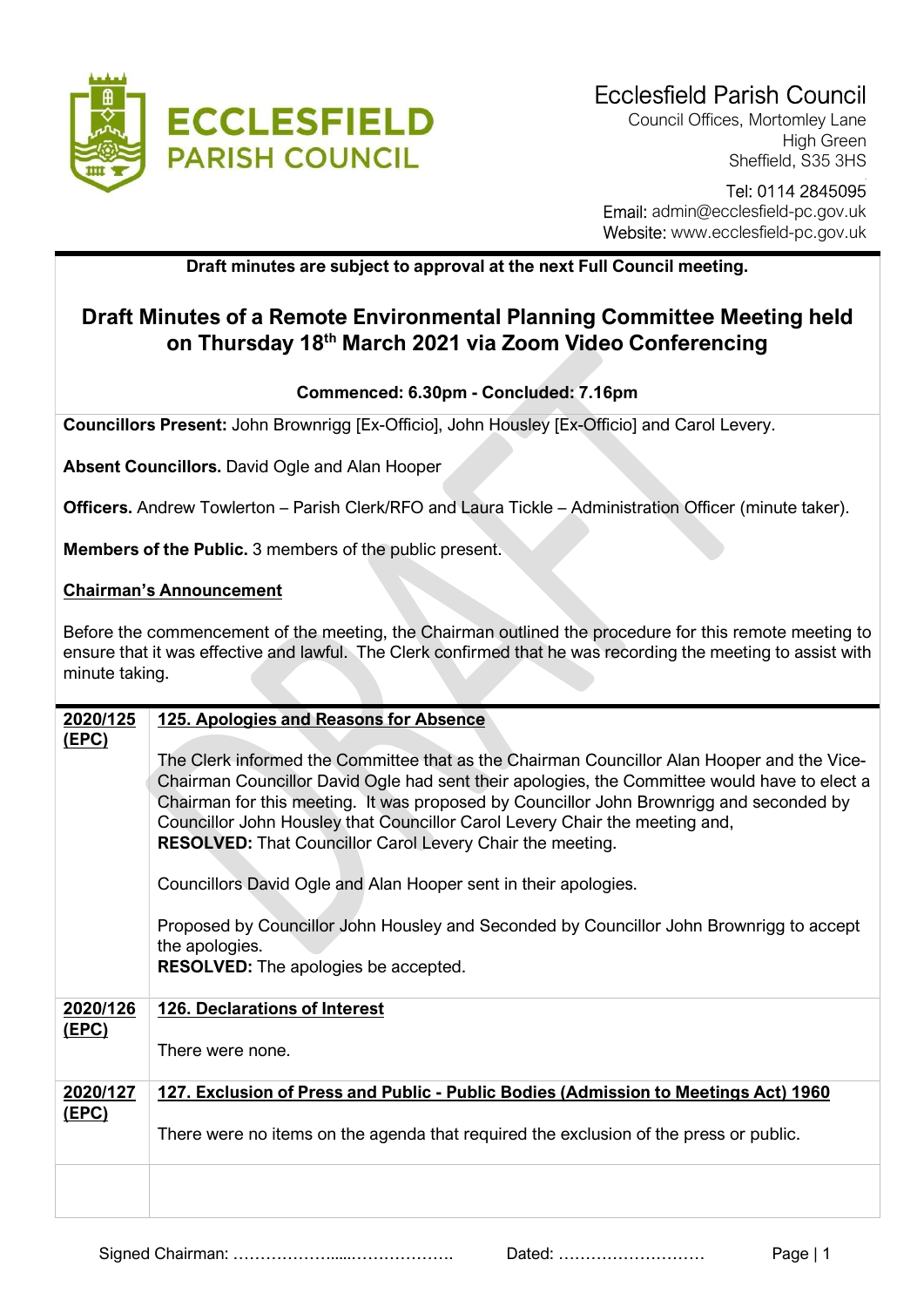| 2020/128     | <b>128. Public Participation Session</b>                                                                                                                                                                                                                                                                                                                                                                                                |
|--------------|-----------------------------------------------------------------------------------------------------------------------------------------------------------------------------------------------------------------------------------------------------------------------------------------------------------------------------------------------------------------------------------------------------------------------------------------|
| <u>(EPC)</u> | A question was raised from a member of the public regarding the public footpath from<br>Mortomley Lane to Greenhead Road. The footpath is still too dangerous for the public to use<br>and no works to improve the footpath have been made.                                                                                                                                                                                             |
|              | The Chairman, Councillor Carol Levery, asked that a follow up email to Sheffield City Council<br>be sent to ask for an update.                                                                                                                                                                                                                                                                                                          |
| 2020/129     | <b>129. Environmental Planning Minutes</b>                                                                                                                                                                                                                                                                                                                                                                                              |
| (EPC)        | To consider the Approved Minutes of 4 <sup>th</sup> February 2021 and 18 <sup>th</sup> February 2021 and to<br>consider the Draft Minutes, including actions, of the Environmental Planning Committee<br>meeting held on 4 <sup>th</sup> March 2021.                                                                                                                                                                                    |
|              | Proposed by Councillor John Housley and Seconded by Councillor John Brownrigg that the<br>minutes be approved and,                                                                                                                                                                                                                                                                                                                      |
|              | RESOLVED: That the approved minutes of 4th February 2021 and 8th February 2021 and the<br>draft minutes of 4 March 20201 meetings be endorsed.                                                                                                                                                                                                                                                                                          |
| 2020/130     | (3 in favour)<br><b>130. Planning Matters</b>                                                                                                                                                                                                                                                                                                                                                                                           |
| (EPC)        | 130.1 To note and consider the list of planning applications for comment since the last meeting<br>and any delegated to the Admin Officer in accordance with Council Policy.                                                                                                                                                                                                                                                            |
|              | 15 were considered.                                                                                                                                                                                                                                                                                                                                                                                                                     |
|              | It was proposed by Councillor John Brownrigg and seconded by John Housley that 12 of the<br>planning applications with no objections be approved and passed with no comment and,<br><b>RESOLVED:</b> That 12 of the planning applications with no objections be approved and passed<br>with no comment.                                                                                                                                 |
|              | Proposed by Councillor Carol Levery and Seconded by Councillor John Brownrigg, and<br><b>RESOLVED:</b> That the Council has no objections or comments to make on these planning<br>applications, except for:                                                                                                                                                                                                                            |
|              | 21/00497/FUL - Site of South Yorkshire Trading Standards (West Site) Thorncliffe<br>1)<br>Lane, Sheffield, S35 3XX. Objections on this planning application were noted by the<br>Committee. The Planning Committees comments on this application are:<br>The Council supports the residents objections.<br>To make sure that the changes made to the plans are adhered to and fully<br>$\bullet$<br>investigated.                       |
|              | 2) 21/00498/FUL - Site of South Yorkshire Trading Standards (East Side) Thorncliffe<br>Lane, Sheffield, S35 3XX. An objection from a neighbouring property was noted. The<br>Planning Committees comments on this application are:<br>The Council supports the resident objection.<br>$\bullet$<br>The Committee would like the objection raised from the resident fully<br>$\bullet$<br>investigated with regards to this application. |
|              | 3) 20/03690/FUL – 250 Thompson Hill, High Green, Sheffield, S35 4JW. Objections on<br>this planning application were noted by the Committee. The Planning Committee is<br>objecting to this application on the grounds that:<br>The Committee supports the residents objections.<br>The conditions on the planning application have not been met.<br>٠                                                                                  |